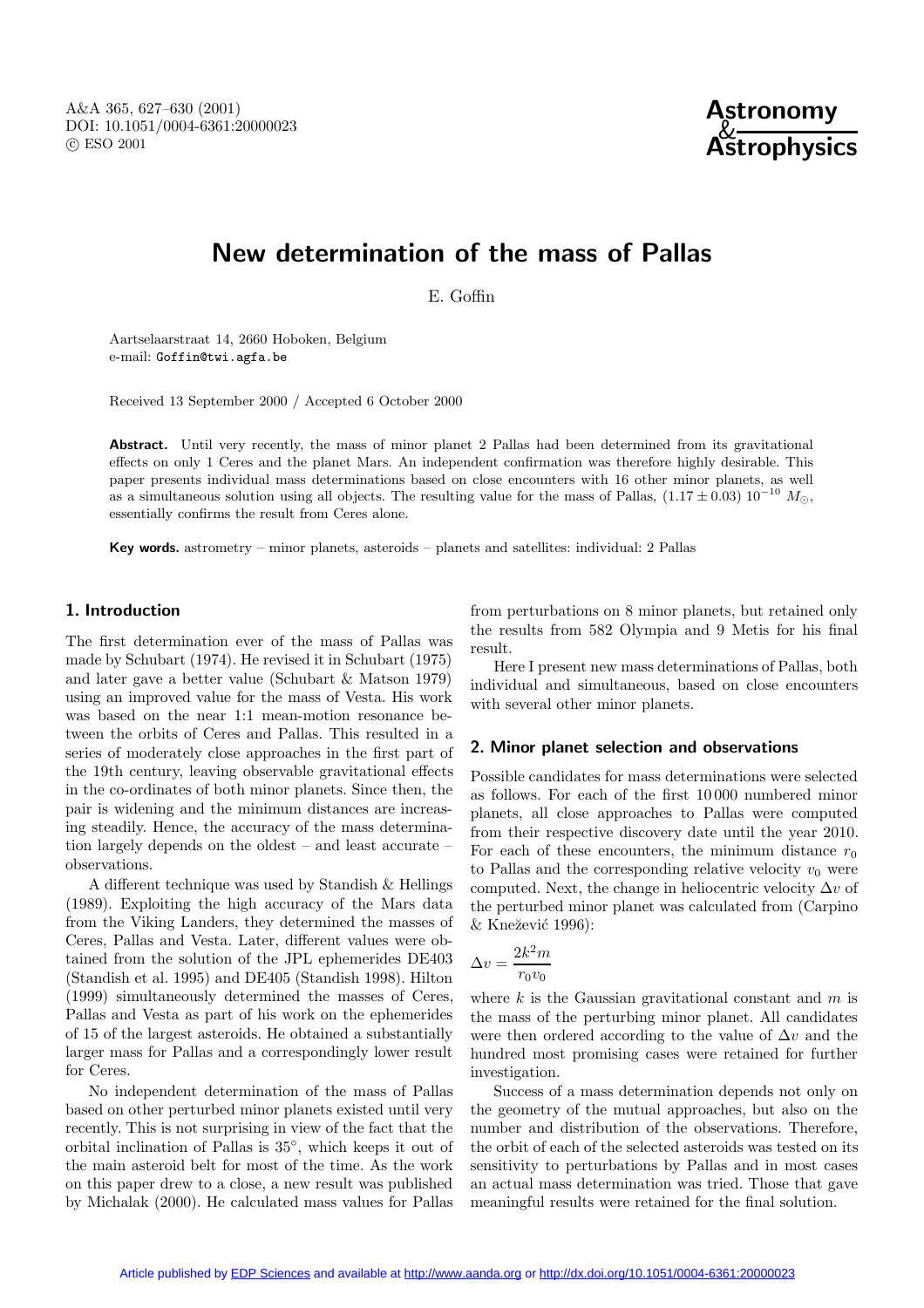**Table 1.** Mass determinations of Pallas. The table gives: minor planet number and name, no. of observations used, no. of oppositions, time interval covered by the observations, mass of Pallas and standard deviation, approaches to Pallas < 0.2 AU and year. An  $(*)$  behind the name indicates that the minor planet is near the 1:1 resonance with Pallas

| Minor planet                                           | Obs. | Opp. | Period    | Mass and rms<br>$10^{-10}$ $M_{\odot}$ | Close approaches $< 0.2 \text{ AU}$<br>min. dist. in AU (and year) |
|--------------------------------------------------------|------|------|-----------|----------------------------------------|--------------------------------------------------------------------|
| $1$ Ceres $*$                                          | 3104 | 128  | 1801-1999 | $1.16 \pm 0.03$                        | $0.191$ (1816), $0.181$ (1820), $0.189$ (1825), $0.195$ (1829)     |
| 582 Olympia                                            | 251  | 31   | 1906-1999 | $0.93 \pm 0.11$                        | 0.033(1936)                                                        |
| 27 Euterpe                                             | 1618 | 79   | 1853-2000 | $0.95 \pm 0.13$                        | 0.180(1894), 0.061(1926)                                           |
| 354 Eleonora *                                         | 1792 | 77   | 1896-2000 | $1.31 \pm 0.16$                        | 0.109(1950)                                                        |
| 44 Nysa                                                | 1410 | 81   | 1857-2000 | $1.54 \pm 0.20$                        | $0.117$ (1935), $0.095$ (1977)                                     |
| 14 Irene                                               | 1772 | 84   | 1851-2000 | $2.53 \pm 0.33$                        | 0.056(1917)                                                        |
| 5930 Zhiganov                                          | 65   | 10   | 1950-2000 | $0.90 \pm 0.33$                        | 0.015(1977)                                                        |
| 282 Clorinde                                           | 172  | 30   | 1889-2000 | $1.67 \pm 0.36$                        | 0.028(1936)                                                        |
| 3131 Mason-Dixon                                       | 123  | 12   | 1954-1999 | $1.49 \pm 0.42$                        | 0.012(1984)                                                        |
| $288$ Glauke $*$                                       | 443  | 61   | 1890-1999 | $0.82 \pm 0.46$                        | $0.182$ (1968), $0.122$ (1972), $0.103$ (1977), $0.182$ (1982)     |
| 146 Lucina                                             | 415  | 59   | 1875-2000 | $0.48 \pm 0.56$                        | $0.072$ (1957), $0.194$ (1982)                                     |
| 310 Margarita *                                        | 278  | 46   | 1891-2000 | $1.21 \pm 0.60$                        | 0.199(1929), 0.142(1934), 0.088(1938)                              |
|                                                        |      |      |           |                                        | 0.090(1943), 0.137(1947), 0.195(1952)                              |
| 1655 Comas Sola *                                      | 172  | 13   | 1901-2000 | $1.34 \pm 0.81$                        |                                                                    |
| 732 Tjilaki                                            | 250  | 30   | 1912-2000 | $2.45 \pm 0.99$                        | $0.014$ (1977), $0.135$ (2000)                                     |
| 235 Carolina                                           | 161  | 39   | 1883-1999 | $1.09 \pm 1.06$                        | 0.055(1971)                                                        |
| 255 Oppavia *                                          | 166  | 37   | 1886-1999 | $2.84 \pm 1.09$                        | $0.175$ (1897), $0.074$ (1901)                                     |
| All minor planets, weighted mean                       |      |      |           | $1.16 \pm 0.04$                        |                                                                    |
| All minor planets, least-squares solution              |      |      |           | $1.17 \pm 0.03$                        |                                                                    |
| All minor planets except Ceres, least-squares solution |      |      |           | $1.18 \pm 0.07$                        |                                                                    |

Most of the observations were obtained from the Minor Planet Center (Cambridge, USA). They were complemented by all older, i.e. pre-1939, observations I could find in the literature, re-reduced whenever possible with the aid of modern star catalogues. This can be a rather time-consuming occupation, especially for low-numbered minor planets.

The observations of Ceres are different in that I used only meridian observations. For the period before 1830, I took the observations Schubart (1976) reduced to the FK4, and added the observations (1814-1818) made by Bessel in Königsberg, with systematic corrections applied as described hereafter. The period 1830-1916 was covered by meridian observations from Greenwich, Cambridge and Edinburgh. I had reduced them to the FK5 some years ago in the way Schubart did, i.e. by applying systematic corrections for each opposition, derived from the annual star catalogues published in the same volume. The observational material for the next period, 1922–1959, consists of meridian observations reduced to the FK3 and published in Jackson (1968). After 1959, the observations were collected from several sources: USNO, Carlsberg Meridian Catalogues 1–10, Tokyo, Bordeaux, Hipparcos and USNO Flagstaff Station. These observations are reduced to the FK4, the FK5 or the ICRS.

The observations were used as published. During the computations, each computed position was transformed from the ICRS reference frame to the reference frame and catalogue system of the observation before calculating the residuals.

**Table 2.** Masses of perturbing minor planets

| Minor planet   | Mass in $10^{-10}$ $M_{\odot}$ |                       |  |
|----------------|--------------------------------|-----------------------|--|
| 1 Ceres        | 4.76                           | (Goffin, unpublished) |  |
| 2 Pallas       | 1.08                           | (starting value)      |  |
| 4 Vesta        | 1.38                           | (Goffin, unpublished) |  |
| 10 Hygiea      | 0.47                           | (Scholl et al. 1987)  |  |
| 52 Europa      | 0.14                           | (estimate)            |  |
| 511 Davida     | 0.18                           | (estimate)            |  |
| 704 Interamnia | 0.35                           | (Landgraf 1992)       |  |

## **3. Mass determinations**

The basic principles of, and method used for mass determinations were outlined in my previous paper (Goffin 1991) and need not be repeated here. The main difference here is the use of DE403 for the planetary positions. The perturbing major planets were Mercury through Neptune.

The perturbing minor planets and their masses are listed in Table 2. The masses of Ceres and Vesta are the mean of a substantial number of individual – as yet unpublished – results. The masses of Hygiea and Interamnia are from Scholl et al. (1987) and Landgraf (1992). The masses of Europa and Davida are estimates based on their IRAS diameters of 312 and 337 km, and an assumed mean density of 1.8  $g/cm<sup>3</sup>$ .

The results of both the individual and combined mass determinations are listed in Table 1, the individual results in order of increasing rms error. More results were found, but I decided to retain only those cases where the rms error is less than 1.1  $10^{-10}$ , this being the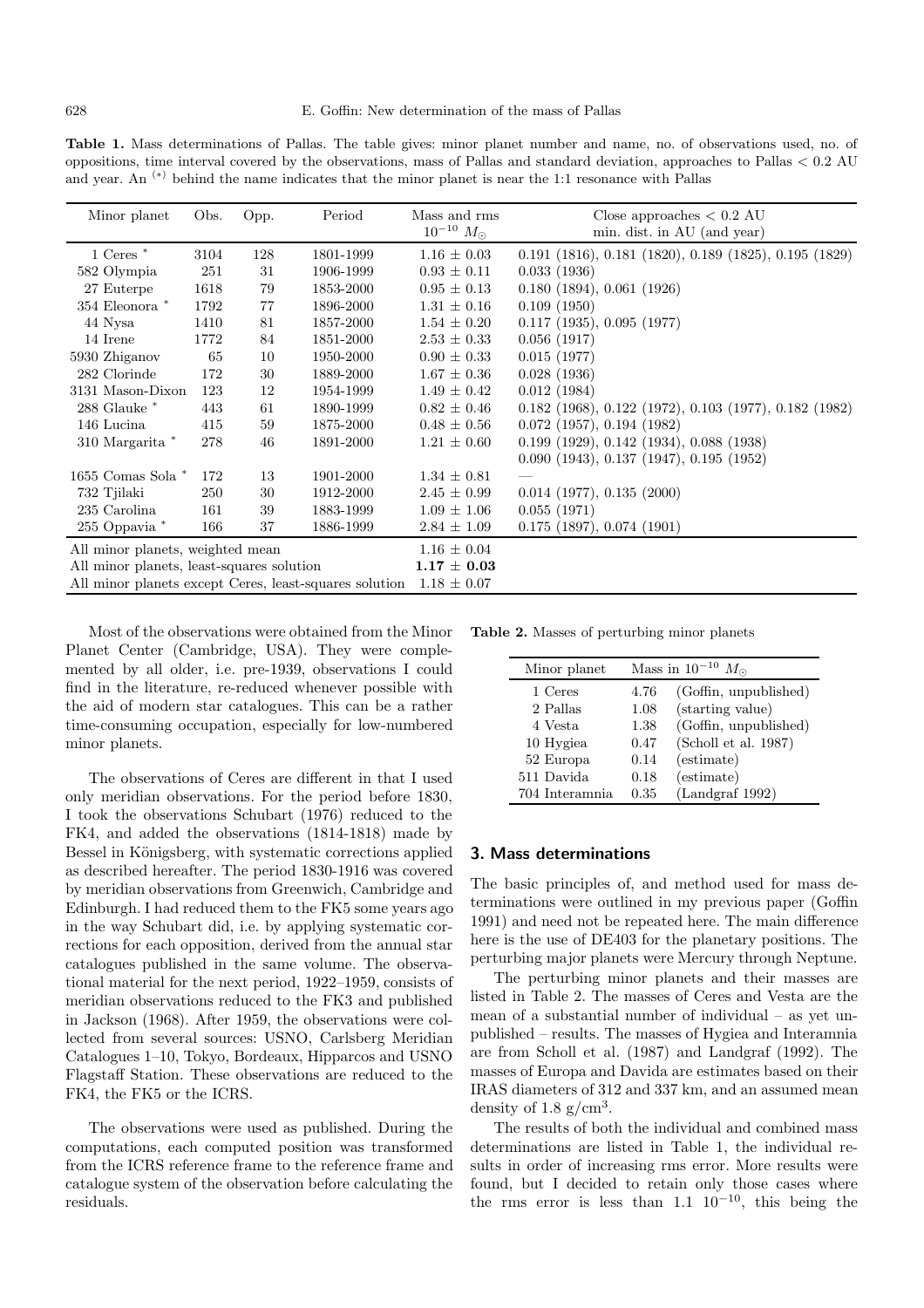**Table 3.** Influence of the masses of Ceres, Vesta and Hygiea on the mass of Pallas.  $\Delta m(1)$  is the change in the mass of Pallas for a difference of 1.0  $10^{-10}$   $M_{\odot}$  in the mass of the perturbing body. All values are in  $10^{-10}$   $M_{\odot}$ ; the standard deviation is 0.03 throughout

| Mass of Ceres  | 4.60 | 4.80 | 5.00 | $\Delta m(1)$ |
|----------------|------|------|------|---------------|
| Mass of Pallas | 1.18 | 1.17 | 1.16 | $-0.05$       |
|                |      |      |      |               |
| Mass of Vesta  | 1.20 | 1.40 | 1.60 | $\Delta m(1)$ |
| Mass of Pallas | 1.19 | 1.16 | 1.14 | $-0.14$       |
|                |      |      |      |               |
| Mass of Hygiea | 0.30 | 0.50 | 0.70 | $\Delta m(1)$ |
| Mass of Pallas | 1.12 | 1.18 | 1.23 | $+0.28$       |

estimated mass of Pallas itself. I omitted the result found from 40 Harmonia since its value  $(0.32 \pm 0.11)$ , despite the small standard deviation, differs too much from the other results and from the final mean value for some unknown reason. As expected, the individual determinations showed large correlations between Pallas' mass and the respective semi-major axes, typically in the range of 0.85– 0.95, 354 Eleonora with 0.31 being an exception.

From the individual results, I first calculated the weighted mean and its standard deviation. This is often used to combine individual results, see e.g. Carpino & Knežević (1996). For the final result however, I preferred to simultaneously determine corrections to the osculating elements of all perturbed minor planets involved and to the mass of Pallas; see e.g. Bowell et al. (1994). This meant solving by the method of least squares a system of over 24 thousand linear equations in 97 unknowns. In this simultaneous solution, the largest correlations between the mass of Pallas and the semi-major axes are 0.90 for 1 Ceres, 0.52 for 27 Euterpe and 0.49 for 582 Olympia. For the 13 other asteroids they are in the range of 0.05– 0.28. In addition, I computed a simultaneous least-squares solution using all minor planets *except* Ceres.

Since the orbits of some of the test minor planets are also sensitive to the masses of Ceres, Vesta and Hygiea, and in view of the degeneracy between the masses of Ceres and Pallas reported by Hilton (1999), I repeated the combined least-squares solution with different values for the masses of these bodies. The results are summarized in Table 3.

### **4. Discussion**

In general, there are much less close approaches leading to meaningful mass determinations of Pallas than there are for Ceres and Vesta. This is largely due to the high inclination and eccentricity of the orbit of Pallas. As a consequence, the individual results show large variations, and some results may well be marginal. This is also in part due to the high correlations between the mass and the semi-major axis of the test asteroids.

Besides Ceres, the most interesting minor planet showing a clear signature of the perturbing influence of Pallas

**Table 4.** Overview of mass determinations of Pallas

| Mass and rms<br>$10^{-10}$ $M_{\odot}$ | Perturbed<br>body(ies) | Author                        |
|----------------------------------------|------------------------|-------------------------------|
| $1.3\,$<br>0.4                         | Ceres                  | Schubart (1974)               |
| 1.14 0.22                              | Ceres                  | Schubart (1975)               |
| 1.08 0.22                              | Ceres                  | Schubart (1979)               |
| $1.4 \quad 0.2$                        | Mars                   | Standish $\&$ Hellings (1989) |
| $1.05 =$                               | <b>DE403</b>           | Standish et al. (1995)        |
| 1.0                                    | <b>DE405</b>           | Standish (1998)               |
| 1.59 0.05                              | $Ceres+Vesta$          | Hilton $(1999)$               |
| 1.21<br>0.26                           | $(582)+(9)$            | Michalak $(2000)$             |
| 1.17 0.03                              | 16 asteroids           | This opus                     |

definitely is 582 Olympia, which prominently figured at the top of the  $\Delta v$  list. Some of the other cases, such as (27), (44) and (354), have low standard deviations more because of the large number of observations than because of favourable close approaches to Pallas. Nevertheless, the standard deviations of most of the individual determinations nicely encompass the combined result.

One might argue about the feasibility of including some of the individual results or contest the validity of the rather arbitrary cut-off criterion used, but a combined solution will anyhow give a much more thrustworthy result. The weigthed mean is virtually equal to the combined least-squares value, which is to be expected if there are no correlations between the individual results (Viateau & Rapaport 1998). Both solutions are dominated by the result from Ceres, whose standard deviation is about 4 times smaller than that of the next best case. However, the mass obtained from the solution without Ceres is very close to the final result.

Inspection of Table 3 shows that the mass of Pallas is quite unaffected by variations in the masses of Ceres and Vesta. Since these are known at present with an uncertainty of about 0.04  $10^{-10}$   $M_{\odot}$ , the ensuing variations in the mass of Pallas would be only 0.002 and 0.005  $10^{-10}$ respectively. The influence of a change in the mass of 10 Hygiea is larger. This comes mainly from its effect on the orbit of Ceres, due to a moderately close approach of 0.184 AU in 1950 between the two. The standard deviation given by Scholl et al. (1987) for their determination of the mass of Hygiea from the orbit of 829 Academia is 0.23 10<sup>-10</sup>  $M_{\odot}$ . This would imply an uncertainty of 0.065 in the mass of Pallas. Simultaneously solving for both the masses of Pallas and Hygiea using the 16 minor planets yielded  $(1.15 \pm 0.04)$  for Pallas and  $(0.40 \pm 0.09)$  for Hygiea. The result for Hygiea is quite realistic, despite the fact that the 16 test objects were selected for determining the mass of Pallas, not that of Hygiea! More importantly, the correlation coefficient between the two masses turned out to be 0.65.

Table 4 gives an overview of all mass determinations of Pallas. The new result agrees rather well with the values obtained by Schubart and Michalak and with those from DE403 and DE405, but differs markedly from the